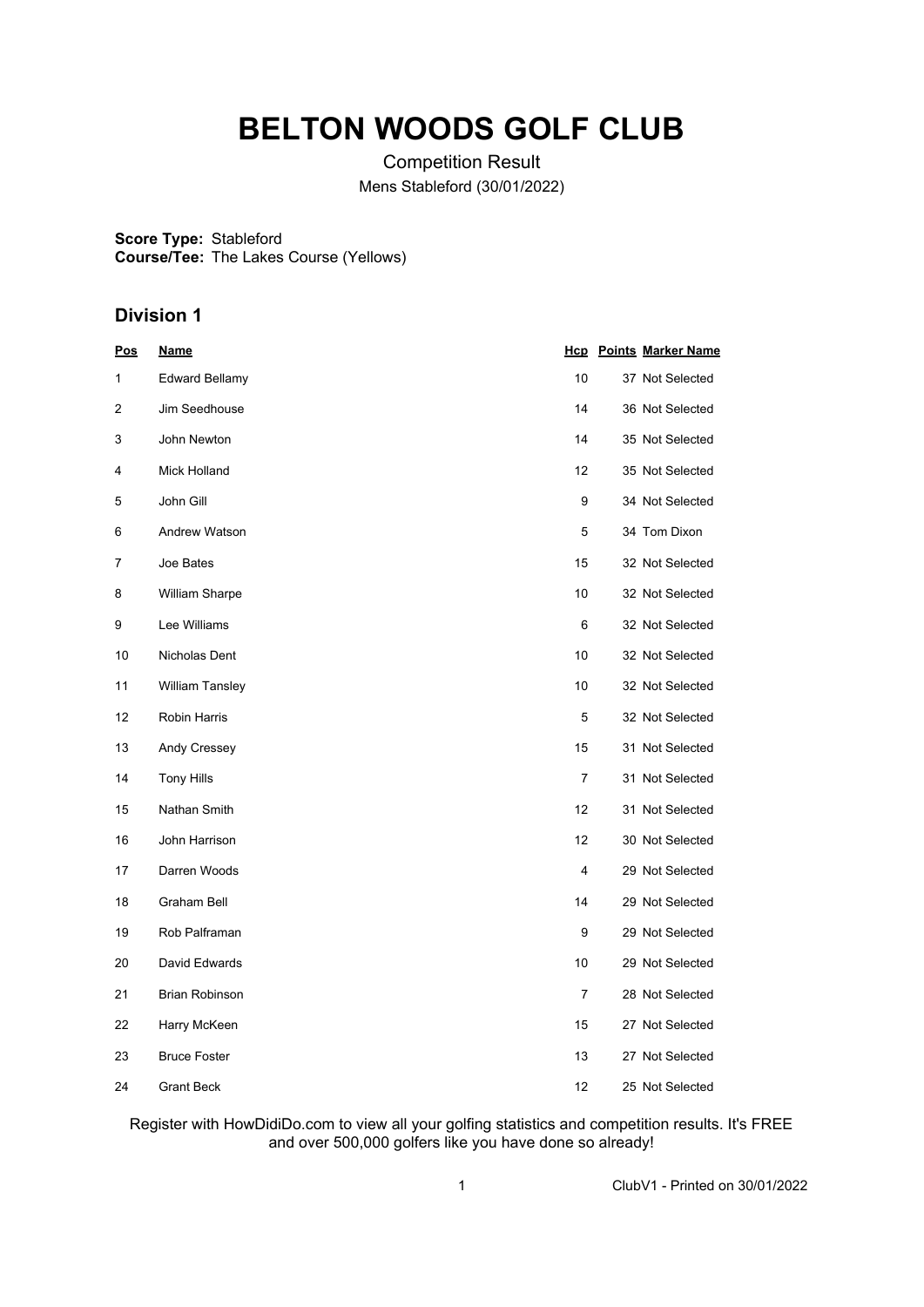**Score Type: Course/Tee:** Stableford The Lakes Course (Yellows)

#### **Division 1**

| Pos | <b>Name</b>         |    | <b>Hcp</b> Points Marker Name |
|-----|---------------------|----|-------------------------------|
| 25  | Jason Pimperton     | 13 | 25 Lee Addlesee               |
| 26  | Lee Addlesee        | 13 | 25 Jason<br>Pimperton         |
| 27  | Tom Dixon           | 11 | 24 Not Selected               |
| 28  | <b>Will Cressey</b> | 10 | 18 Not Selected               |
| 29  | Kevan Vasey         | 13 | 12 Not Selected               |
| 30  | Kevin Keep          | 9  | Not Selected<br>11            |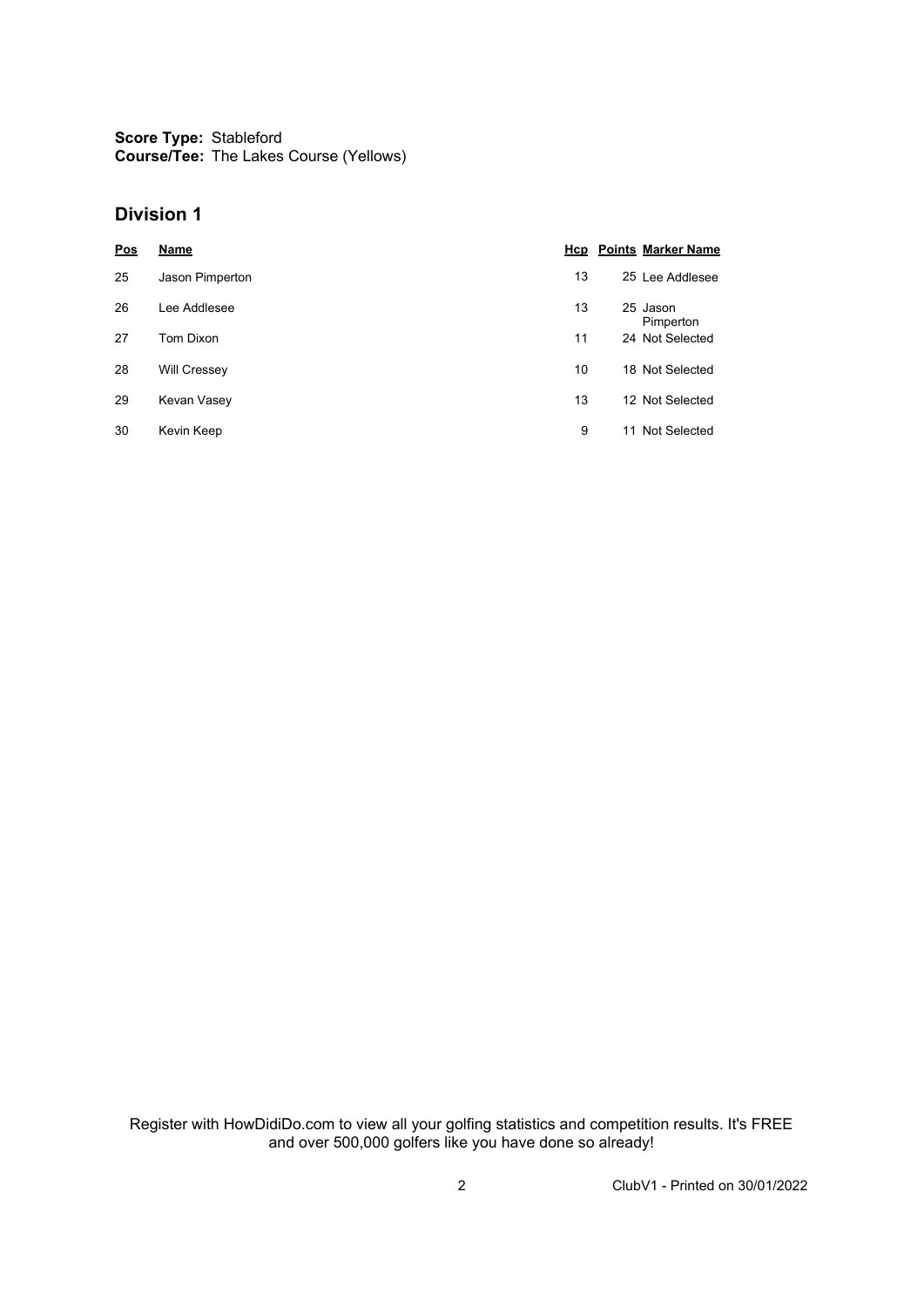**Score Type:** Stableford **Course/Tee:** The Lakes Course (Yellows)

### **Division 2**

| Pos            | <b>Name</b>            |    | <b>Hcp</b> Points Marker Name |
|----------------|------------------------|----|-------------------------------|
| 1              | Annan Galloway         | 23 | 40 Not Selected               |
| $\overline{2}$ | <b>Tony Stapleton</b>  | 17 | 37 Not Selected               |
| 3              | Jonathan Lynn          | 21 | 35 Paul Brown                 |
| 4              | <b>Chris Frugtneit</b> | 19 | 34 Not Selected               |
| 5              | Robert Spencer         | 16 | 34 Not Selected               |
| 6              | Alan Leonard           | 26 | 33 Not Selected               |
| 7              | Nick Clarke            | 19 | 33 Not Selected               |
| 8              | Gordon Whewell         | 18 | 31 Not Selected               |
| 9              | <b>Robert Vine</b>     | 16 | 31 Not Selected               |
| 10             | <b>Steve Footitt</b>   | 17 | 29 Not Selected               |
| 11             | David Hitch            | 18 | 28 Not Selected               |
| 12             | Andy Williams          | 15 | 28 Not Selected               |
| 13             | Paul Brown             | 34 | 28 Not Selected               |
| 14             | Simon Oakes            | 21 | 27 Not Selected               |
| 15             | Steve Allen            | 21 | 26 Not Selected               |
| 16             | Paul Beckett           | 26 | 26 Not Selected               |
| 17             | Ray Hughes             | 19 | 26 Not Selected               |
| 18             | Peter Pearce           | 21 | 24 Not Selected               |
| 19             | Paul Perrin            | 18 | 23 Graham Bell                |
| 20             | Andy Clark             | 24 | 19 Not Selected               |